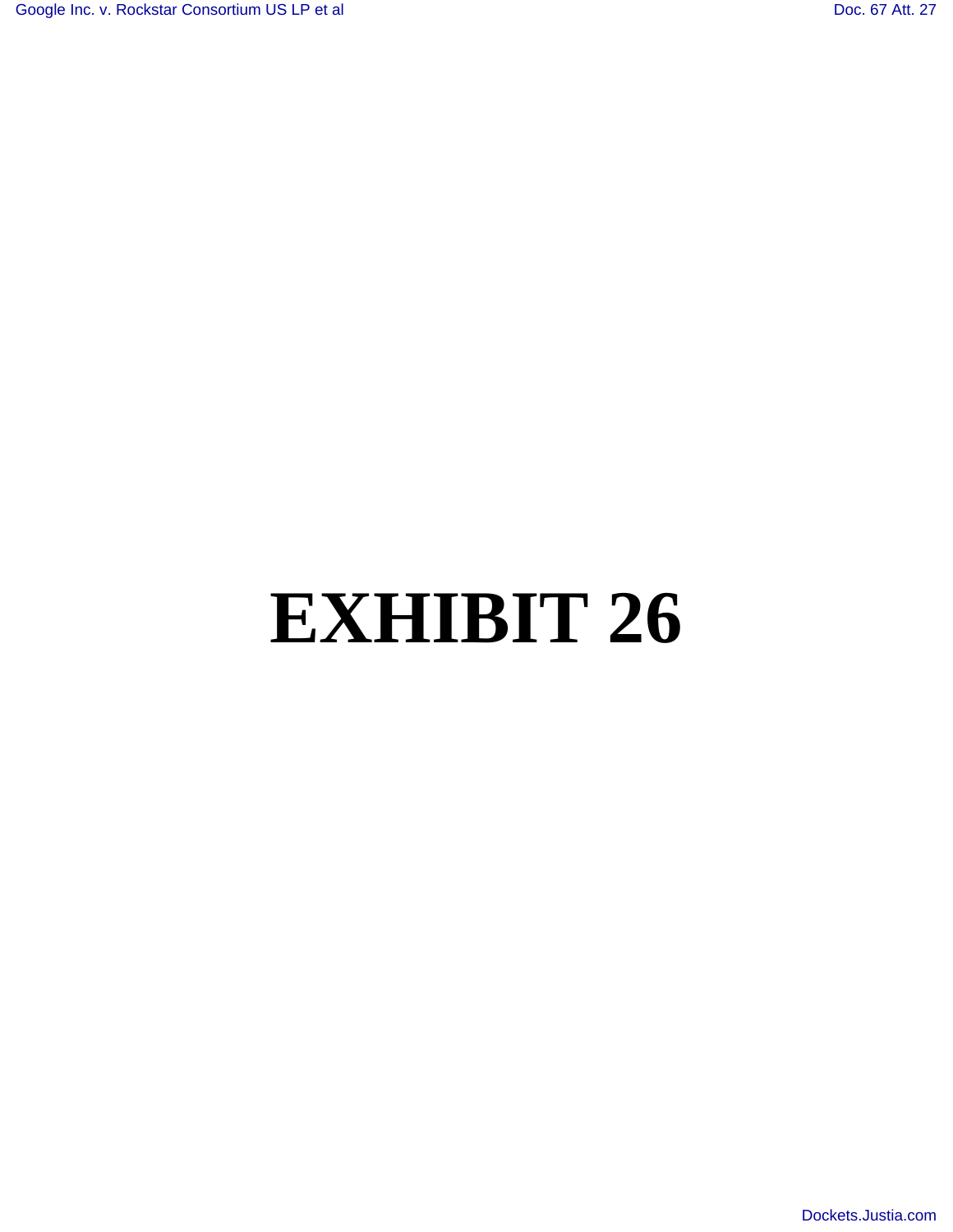

**Mobile**

# **After Google Pressure, Samsung Will Dial Back Android Tweaks, Homegrown Apps**

January 29, 2014, 10:50 AM PST

By Liz Gannes



**EthicsBio** Articles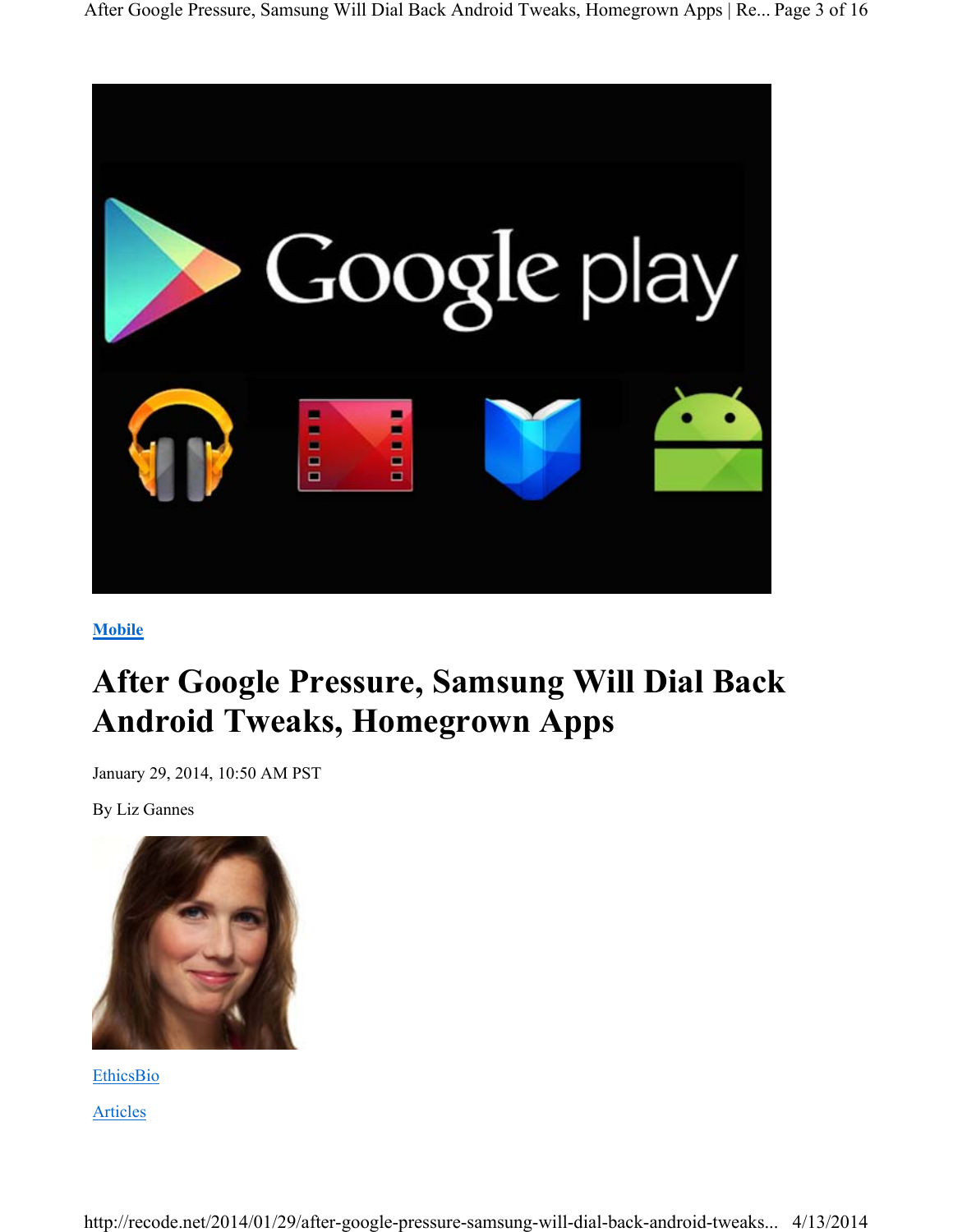#### By Ina Fried

•



EthicsBio

Articles

•

 $\mathbf{y}$  f  $8$ + in  $\mathbf{z}$ 

In early January, while the rest of the consumer technology world at CES marveled at the sheer size of Samsung's upcoming Galaxy tablet, Google execs were dismayed by what they saw on the screen of the massive 12.1-inch slate — a fancy new user interface called Magazine UX.

As **Re/code**'s Bonnie Cha wrote at the time: "The Magazine UX looks like a mix of Flipboard and Microsoft's Metro user interface with its dynamic dashboard and app shortcuts." In other words, the interface was a dramatic departure from Google's vision for Android.

Multiple sources familiar with the companies' thinking say the two technology giants began hammering out a series of broad agreements at CES that would bring Samsung's view of Android in line with Google's own. The results of the talks, which have only just begun dribbling out to the public, also underscore the extent to which Google is exerting more of its influence to control its destiny in the Android open source world.

An agreement with Samsung comes as Google is facing a rise in Android devices that don't use its services, especially in China. A new report from ABI research finds 25 percent of Android devices shipped in the fourth quarter did not have Google's suite of services installed.

Google and Samsung representatives declined to comment on the discussions. Samsung added, "To continue our momentum of delivering great user experiences and bringing greater value to people's lives, Samsung will continue to identify and provide differentiated and innovative service and content offerings on our mobile devices."

This week, Samsung and Google announced a wide-ranging deal to cross-license patents that cover mobile devices and other undisclosed categories. But there's more.

Although the exact details of those meetings could not yet be learned, sources familiar with the discussions say not only will Samsung consider dumping or altering the Magazine UX interface in future devices, but, more importantly, new Samsung devices will spotlight Google's suite of apps to get movies, music and other content at the expense of its in-house-developed software, which was once a proud showcase of Samsung's evolution as a mobile industry leader.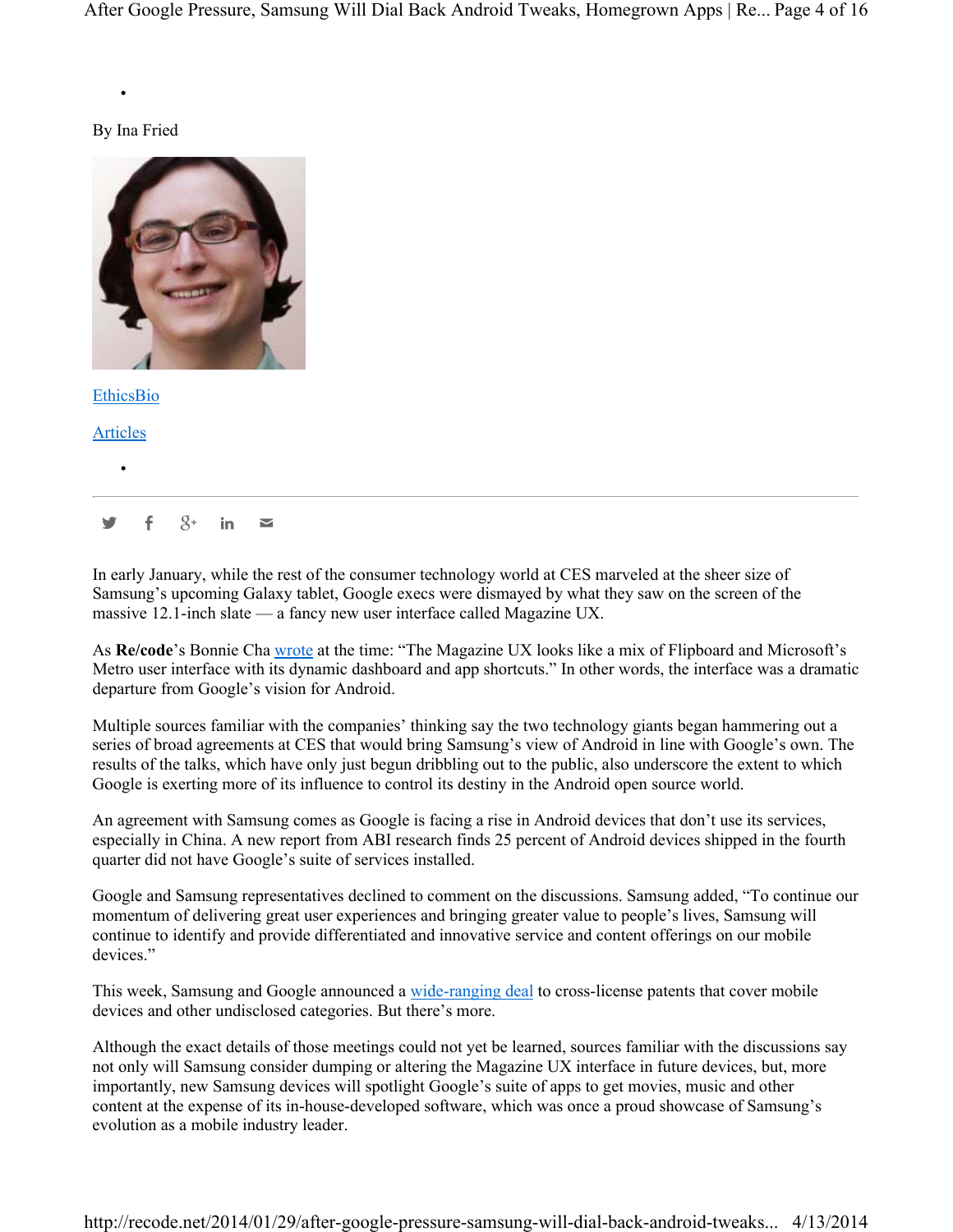It's unclear what concessions Google may have made on its part. The company could have, for example, agreed to work with Samsung on a Nexus device or offered other cooperation.

The relationship between Google and Samsung has gone through "a huge change, a sea change in the last few weeks," as one source described it.

## **Sea Change**

Samsung is by far the largest Android device maker and controlled 32 percent of the global smartphone market in the third quarter of 2013, according to Gartner. Some 82 percent of the smartphone market operated on Android software. Samsung has maintained a delicate codependency with Google. Many in the industry have been studying the tea leaves for signs that the two are heading in opposite directions, especially after Google's purchase of Motorola, a rival handset maker.

Putting more emphasis on preloaded Google Play apps is clearly a concession for Samsung, which had been beefing up its media services efforts through its Samsung Media Solution Center group. Over the past two years, that group built out movie and TV offerings and acquired mobile music service mSpot.

Samsung's WatchON software is a mirroring and remote control app that ties into existing content services like Netflix and works best for people who have multiple Samsung devices, including a TV. Another app in the Samsung bunch is ChatON. It's a cross-platform messaging app that can work on non-Samsung Android devices as well as iPhones. Sources were unsure if ChatON would be included in the apps getting the ax.

But Samsung's apps were largely forgettable in the wider Android community and moving to Google Play apps is not seen as a major loss.

In his Galaxy S4 review, **Re/code**'s Walt Mossberg wrote, "I found Samsung's software often gimmicky, duplicative of standard Android apps, or, in some cases, only intermittently functional."

#### **GoogleFlex**

As the biggest Android app maker, Google has significantly stepped up its effort to get device makers to adopt its suite of services, separate from and in addition to the core Android operating system.

In recent months, an increasing amount of the innovation in the Android ecosystem coming from Google has landed not in the open-source operating system but in Google's proprietary Google Play services and its suite of apps. While seeing the benefits of keeping Android open source, this allows Google to ensure that some of its work is only used on devices that use its services as opposed to, say, the Kindle Fire, which uses the Android operating system but taps Amazon's services.

The Google Play apps are also made available to device makers, but under tighter conditions. Google no longer allows handset makers to pick and choose just one app to include on their phones, but wants them to include the whole shebang.

As one mobile executive who competes with Google's Android apps put it, "Google is really following the Apple playbook. It may be open source underneath, but not on top."

The fact that Apple wields such tight control over its own software-and-hardware combo seems to be the only thing separating Google from the M-word and competition scrutiny, considering its large and growing market share. But that's changing. Another app maker called Google's recent bundling moves reminiscent of the monopolistic heyday of Microsoft. "They're treading on very thin ice," he said.